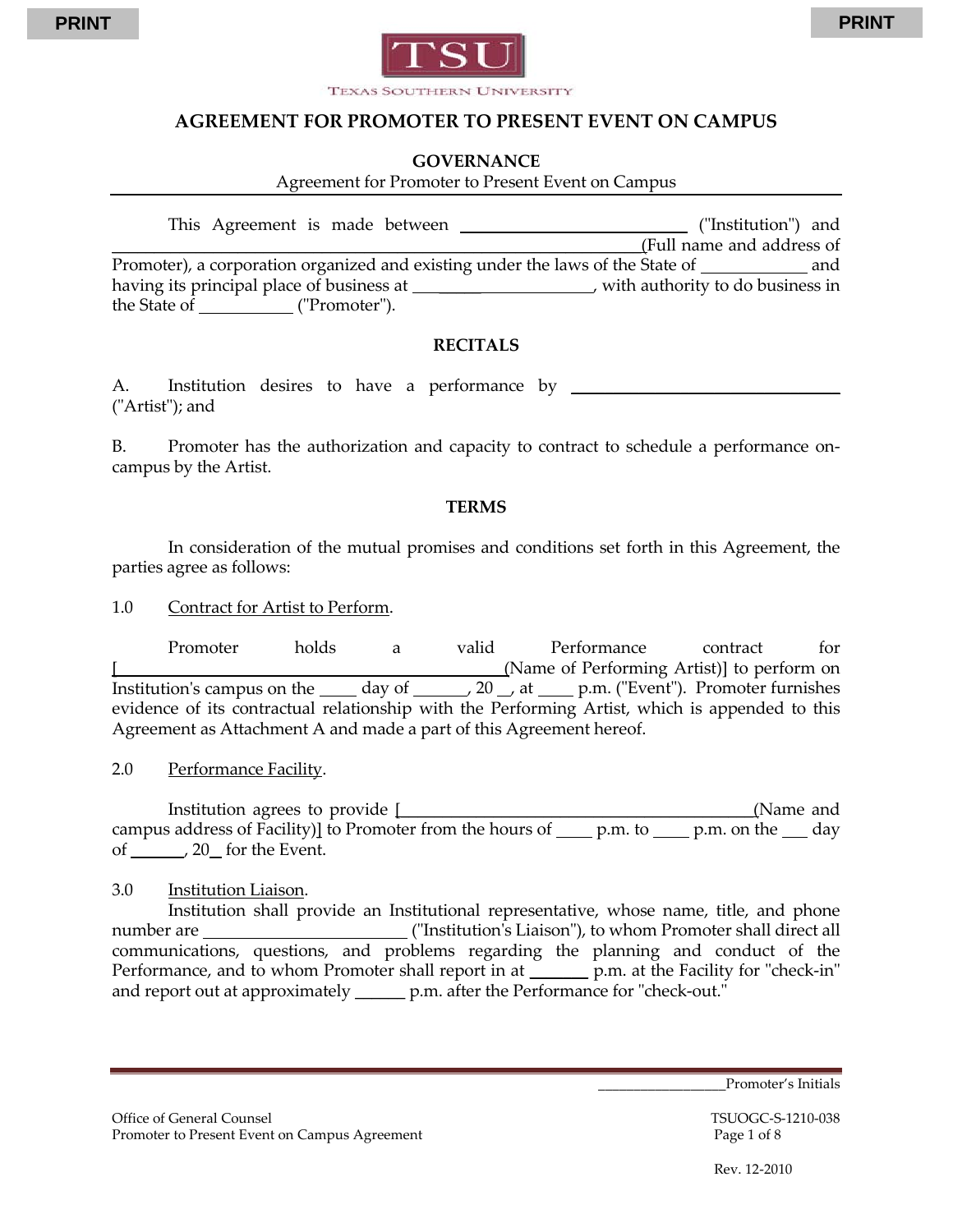

### 4.0 Ticket Prices.

Tickets shall be available for sale in the quantities and prices as outlined in Attachment B, which is appended to this Agreement and made a part of this Agreement hereof.

#### 5.0 Financial and Logistical Arrangements.

5.1 Promoter agrees to pay Institution the following amount, which is in addition to the expenses agreed to in this Agreement to be paid by Promoter.

5.1.1 For the use of the Facility for the Performance, a rental fee of:

dollars  $(\frac{2}{\sqrt{3}})$ , dollars  $(\frac{2}{\sqrt{3}})$  of which is due upon signing this Agreement, and the remainder of which to be paid prior to the Event;

5.1.2 Before the tickets for the Performance go on sale, Promoter shall deliver to the Office of at Institution, a security deposit in the form of a certified check in the amount of \_\_\_\_\_\_ dollars (\$ \_\_\_\_\_ ), payable to Institution to cover the estimated expenses of the Performance. Institution shall retain this deposit until the final settlement and payment to Institution are made, at which time this security deposit shall be returned to Promoter;

5.1.3 % of the gross receipts derived from the sale of tickets or

dollars (\$  $\qquad$  ), whichever is greater. If Promoter shows that he has lost money on the Event before deducting this payment, then Promoter shall pay Institution  $\frac{1}{2}$  or  $\frac{1}{2}$  or  $\frac{1}{2}$  % of the gross receipts.

5.2 Institution is responsible for furnishing upon written request and adequate advance notice by Promoter, and Promoter is responsible for paying Institution without demand all of the following direct costs incurred by Institution, which Promoter authorizes Institution to retain from ticket revenues from the Performance:

5.2.1 House security, ushers, ticket takers, police and fire marshals considered necessary by Institution, plus any additional security requested by Promoter;

5.2.2 The clean-up, stage rental and setup/strike, and floor chair rental setup/strike;

5.2.3 Electrical supply, personnel and materials required for technical production as requested by Promoter, including stagehands, loaders, riggers, fork lifts and operators, spot operators, and electricians;

5.2.4 Ticket ordering, advance and door sales costs, and box office statement preparation;

5.2.5 All advertising considered necessary by Institution plus any requested by Promoter;

5.2.6 Any other activities and logistical arrangements and their related expenses normally required to present such a Performance;

5.2.7 Institution reserves the right to refuse and forbid requested service or arrangements as being impermissible on the grounds of safety, security, and/or caution in the operation of the Facility. Except for security and police, Institution reserves the right to decline to perform any permissible requested services or arrangements in which event Promoter may then otherwise obtain such service or make such arrangement at the Facility.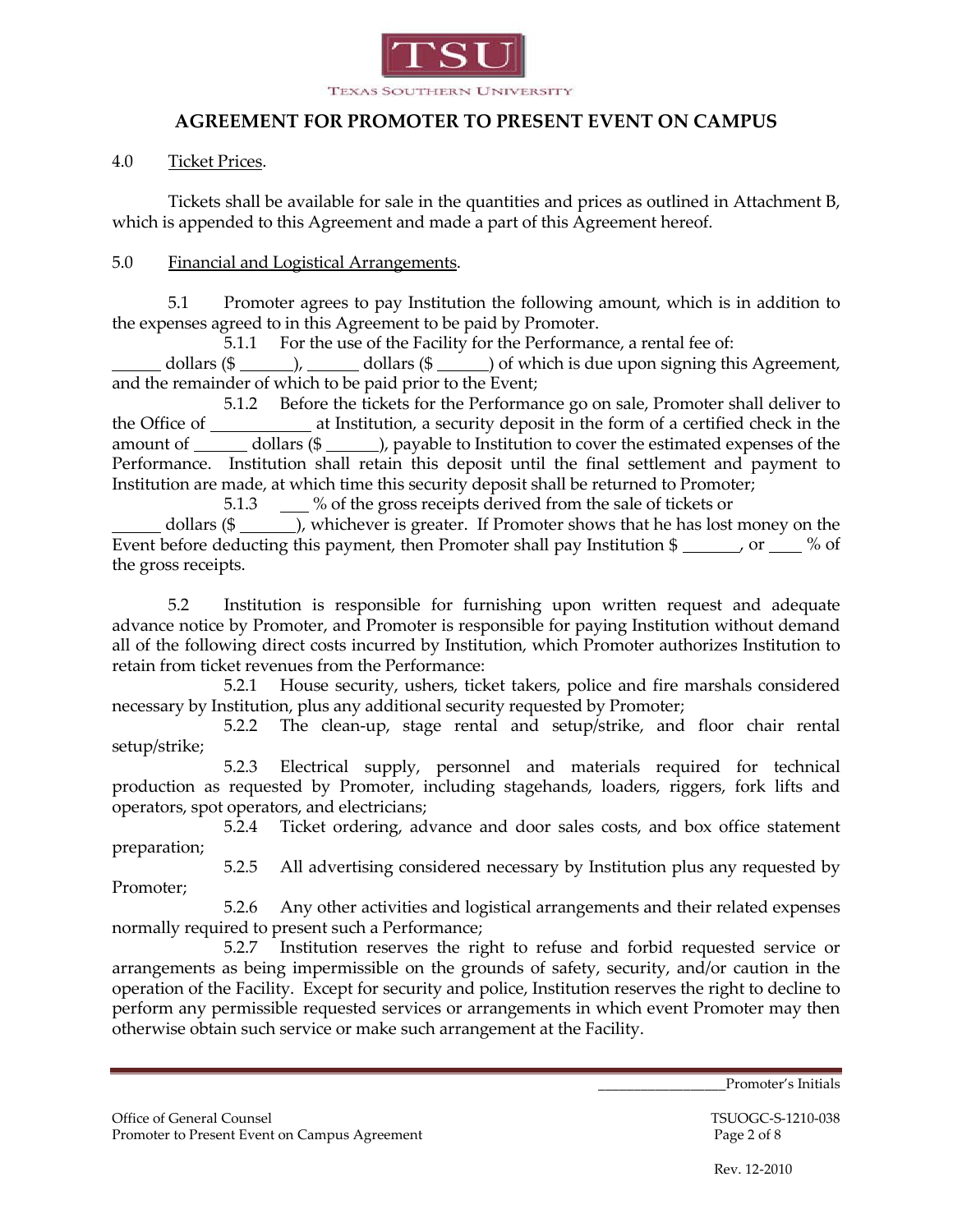

5.3 Immediately after the conclusion of the Event, Institution will make a partial settlement with Promoter by paying to Promoter the remaining ticket sale revenue not retainable by Institution under this Agreement.

5.4 As soon as practicable after the conclusion of the Event, and no more than

 days after the Event, provided Promoter furnishes any requested necessary financial information, Institution shall audit the revenues and expenses and make a final settlement with Promoter and return any monies remaining on deposit.

5.4.1 Institution shall retain adequate records of the Event for a period of at least two (2) years which shall be available to Promoter for examination upon written request.

5.5 Promoter is responsible for obtaining all necessary licenses and permits for the Event and for the payment of all applicable taxes.

5.6 Promoter shall advise Artist(s) that the audience shall not to be invited to leave their seats, and Promoter shall use best efforts to prevent Artist(s) from inviting members of the audience to leave their seats.

### 6.0 Tickets.

All tickets will be ordered through, and will be distributed for sale by, Institution. All monies in connection with ticket sales will be collected by Institution and an accounting of same will be provided to Promoter following the close of the box office. Institution shall not be liable for forged, or counterfeited tickets, or any sum in excess of the amount actually received from the sale of tickets. Institution may issue complimentary tickets, not considered in connection with revenue from ticket sales, not to exceed \_\_\_\_\_ in number. Promoter may issue complimentary tickets, not considered in connection with revenue from ticket sales, not to exceed in number.

## 7.0 Non-Performance.

If the Artist identified above fails to appear for the performance, Institution shall have the option to cancel the entire show or event or to assess Promoter the sum of  $\qquad$  dollars (\$ ) payable to Institution as liquidated damages.

## 8.0 Performance Time.

Promoter guarantees that the opening act will start performing at \_\_\_\_\_\_. It is also agreed that for each one-half hour that the event is delayed in starting, a penalty fee of \$ /hour will be paid to Institution by Promoter. Additionally, it is agreed that the featured act (Name of Artist) will

start performing within minutes of the time printed on the ticket; if there is any delay, Promoter will pay Institution \$ \_\_\_\_\_\_ for each one-half hour delay.

Promoter's Initials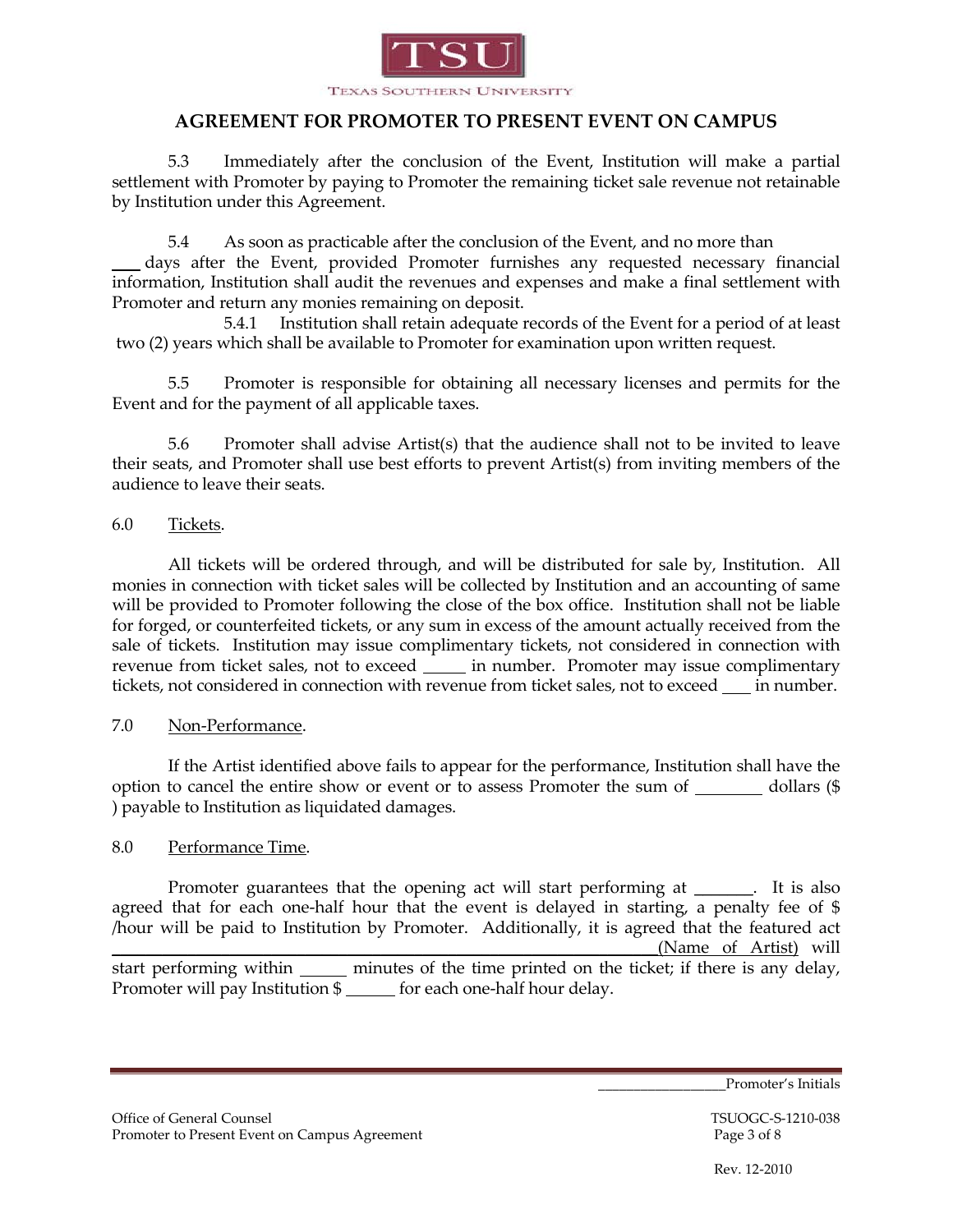

#### 9.0 Force Majeure.

In the event the Premises are rendered unsuitable for the conduct of activities or events by reason of Force Majeure, Institution may terminate this Agreement by written notice

 days following such casualty and Institution shall not be responsible for any damages sustained by Promoter but Promoter shall be entitled to a pro rata return of any sum paid or any other acceptable arrangement mutually agreed to by the parties. "Force majeure" shall mean fire, earthquake, flood, act of God, strikes, work stoppages, or other labor disturbances, riots or civil commotions, litigation, war or other act of any foreign nation, power of government, or governmental agency or authority, or any other cause like or unlike any cause above mentioned which is beyond the control or authority of Institution.

#### 10.0 Promotion and Advertising.

Promoter shall obtain written approval from Institution for any advertising copy in any medium before it is to appear. Promoter's name [shall not/may] appear, and within these constraints Promoter is free to advertise the Event to any extent and through any medium desired. Institution reserves the right to advertise the Event on its own as it sees fit.

#### 11.0 Insurance.

Promoter shall obtain and maintain public liability insurance against personal bodily injury in the overall amount of  $\_\_\_\_$  dollars (\$ $\_\_\_\_$ ), and against property damage in the amount of  $\frac{d}{dx}$  dollars (\$  $\frac{d}{dx}$ ), with bodily injury and property damage liability insurance in the amount of  $\frac{d}{dx}$  dollars (\$  $\frac{d}{dx}$ ) for each person for bodily liability and  $\frac{d}{dx}$  dollars (\$ ) for each occurrence for property damage liability to cover such liability caused by, or arising out of, activities of Promoter and/or Artist, and their members, agents, and/or employees while engaged in preparing for, or presenting, the Performance hereunder, or such other insurance that is required by Institution. Promoter agrees to furnish Institution with a certificate of such insurance at least days prior to the Performance and to have Institution, its governing board, officers, and employees named as additional insureds therein.

#### 12.0 Indemnification.

Promoter shall indemnify and hold harmless Institution, its governing board, officers, employees, and agents, from any and all liability and claims arising in connection with such liability caused by, or arising out of death or injury to any person or damage to property, caused by or arising out of activities of Promoter and/or Artist, and their members, agents, and/or employees while engaged in preparing for or presenting the Performance hereunder. Promoter shall indemnify and hold Institution harmless from any and all liability and claims arising in connection with the actual presentation of the material contained in the Performance, whether occurring due to defamation, copyright infringement, or otherwise.

Promoter's Initials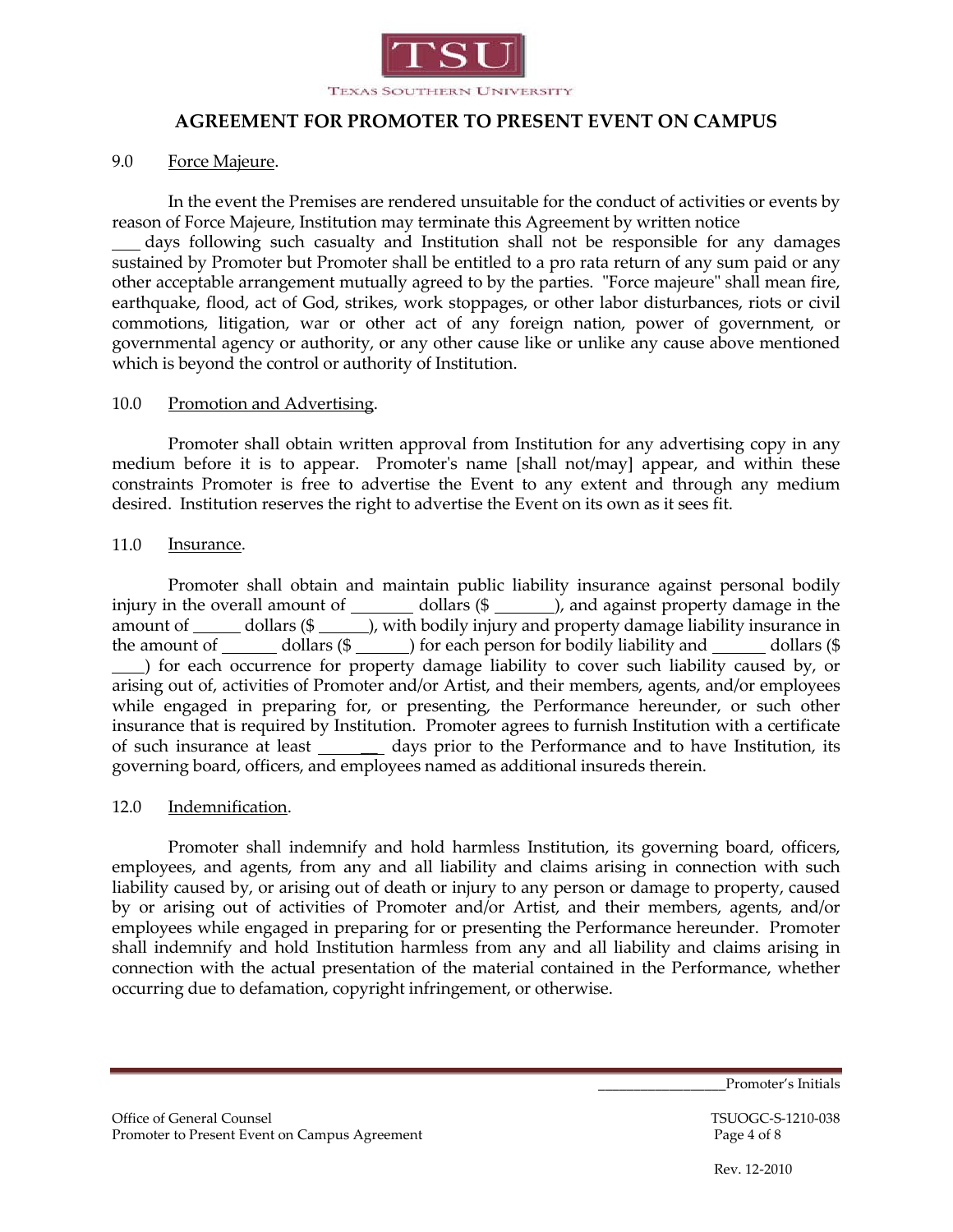

## 13.0 Impossibility of Performance.

In the event Artist fails to appear, present or perform and if such failure is caused by or due to the physical disability of the Artist, or acts or regulations of public authorities, labor difficulties, civil tumult, strike, epidemic, interruption or delay of transportation service, acts of God, adverse weather conditions or a shortage of energy available to Institution, or other cause beyond the control of the Artist or Institution, then Promoter and Institution shall be respectively relieved of their obligations hereunder concerning the Performance. However, such failure to appear, present or perform does not relieve Promoter of the responsibility of paying the costs and expenses incurred by Institution in preparation for the Performance. Promoter shall reimburse Institution for such costs and expenses immediately upon receipt of a certified statement of such costs and expenses.

#### 14.0 Concessions.

Institution reserves the exclusive right to operate all concessions, including but not limited to the sale of refreshments, parking, programs, recordings, souvenirs, and sale of broadcasting or recording rights. The consumption of food and drink, and smoking, shall take place only as permitted by Institution. There shall be no alcoholic beverages sold or consumed at the Event.

#### 15.0 Relationship of Parties.

It is agreed that Artist, Promoter and their members, agents and/or employees are solely responsible for their own actions and have no relationship to Institution as partners, joint venturers, employees, or agents.

#### 16.0 Artist(s) Performing Contract(s).

Promoter shall provide and attach to this Agreement a copy of the Contract between Promoter and the Artist(s) no later than \_\_\_\_\_ days after this Agreement is signed or \_\_\_\_\_ days prior to the Performance, whichever is earlier. Promoter agrees to supply Institution with all the information necessary for the physical setting of the stage and entertainment, including any special needs, no later than \_\_\_\_\_ days prior to the Event.

#### 17.0 Governing Law.

This Agreement shall be governed by and construed under the laws of the State of Texas, which shall also be the forum for any proceeding or lawsuit equity arising from or incident to this Agreement.

#### 18.0 Severability and Savings Clause.

The terms of this Agreement are severable such that if any term or provision is declared by a court of competent jurisdiction to be illegal, void, or unenforceable, the remainder of the provisions shall continue to be valid and enforceable.

\_\_\_\_\_\_\_\_\_\_\_\_\_\_\_\_\_\_Promoter's Initials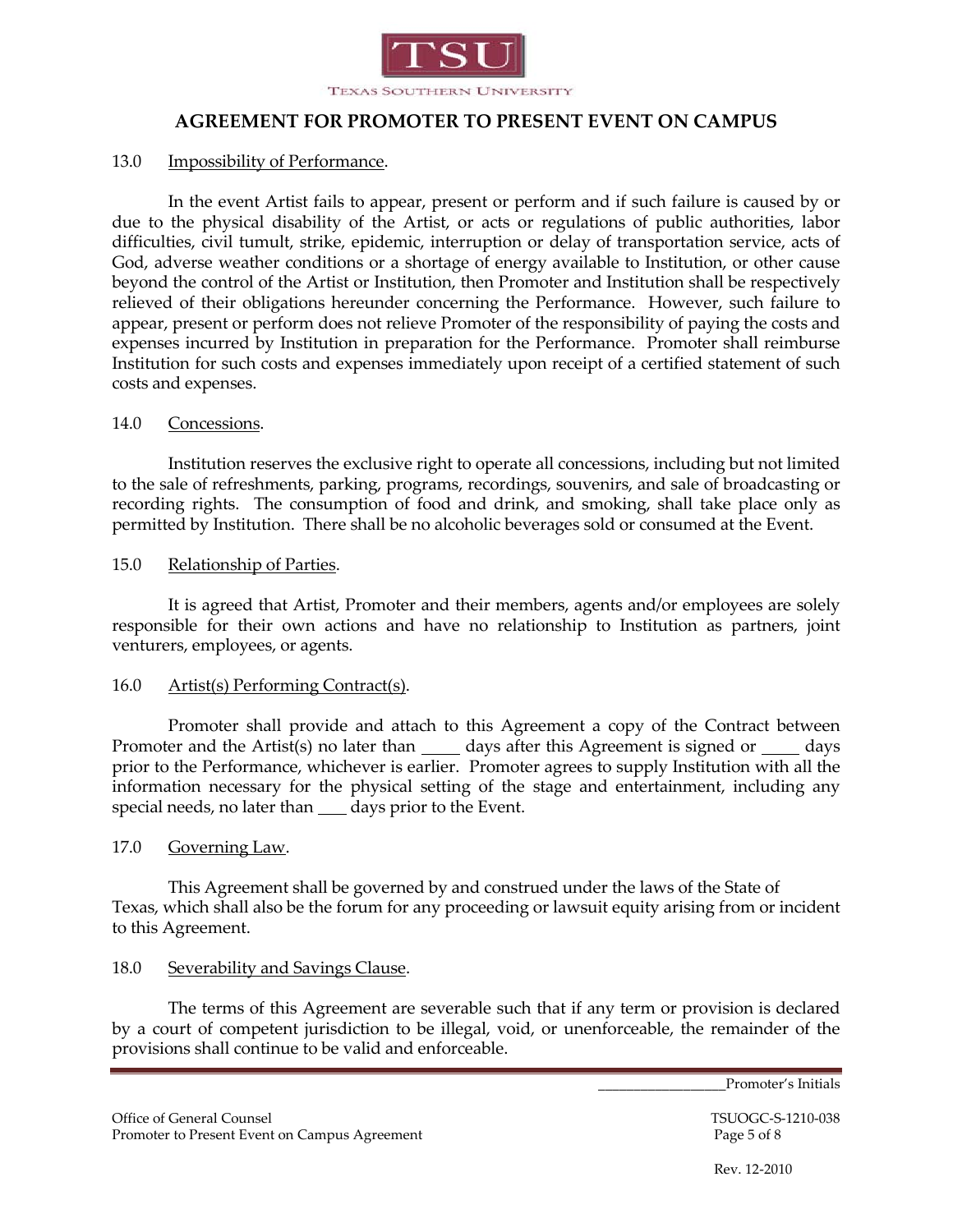

## 19.0 Non-Waiver.

The failure or delay of either party to exercise any of its rights under this Agreement for a breach thereof shall not be deemed to be a waiver of such rights, and no waiver by either party, whether written or oral, express or implied, of any rights under or arising from this Agreement shall be binding on any subsequent occasion; and no concession by either party shall be treated as an implied modification of the Agreement unless specifically agreed in writing.

### 20.0 Notice.

Any notice to either party hereunder must be in writing signed by the party giving it, and shall be served either personally or by registered or certified mail addressed as follows:

To Institution: **Texas Southern University Attn: \_\_\_\_\_\_\_\_\_\_\_\_\_\_\_\_\_\_\_\_\_\_\_ 3100 Cleburne Street Houston, TX 77004**

\_\_\_\_\_\_\_\_\_\_\_\_\_\_\_\_\_\_\_\_\_\_\_\_\_\_\_\_\_\_ \_\_\_\_\_\_\_\_\_\_\_\_\_\_\_\_\_\_\_\_\_\_\_\_\_\_\_\_ \_\_\_\_\_\_\_\_\_\_\_\_\_\_\_\_\_\_\_\_\_\_\_\_\_\_\_\_

To Promoter:

21.0 Entire Agreement; Modification.

This Agreement (and its attachments, if any) contains all the terms between the parties and may be amended only in writing signed by an authorized representative of both parties.

#### 22.0 Other Terms and Conditions.

- a. All applicable laws, regulations, and University policies and procedures relative to conduct on University premises shall govern the services provided under this Agreement.
- b. All contracts require the written approval of Texas Southern's Vice President of Student Affairs (in addition to other required signature pursuant to applicable University policy) at least five days prior to the performance.

Promoter's Initials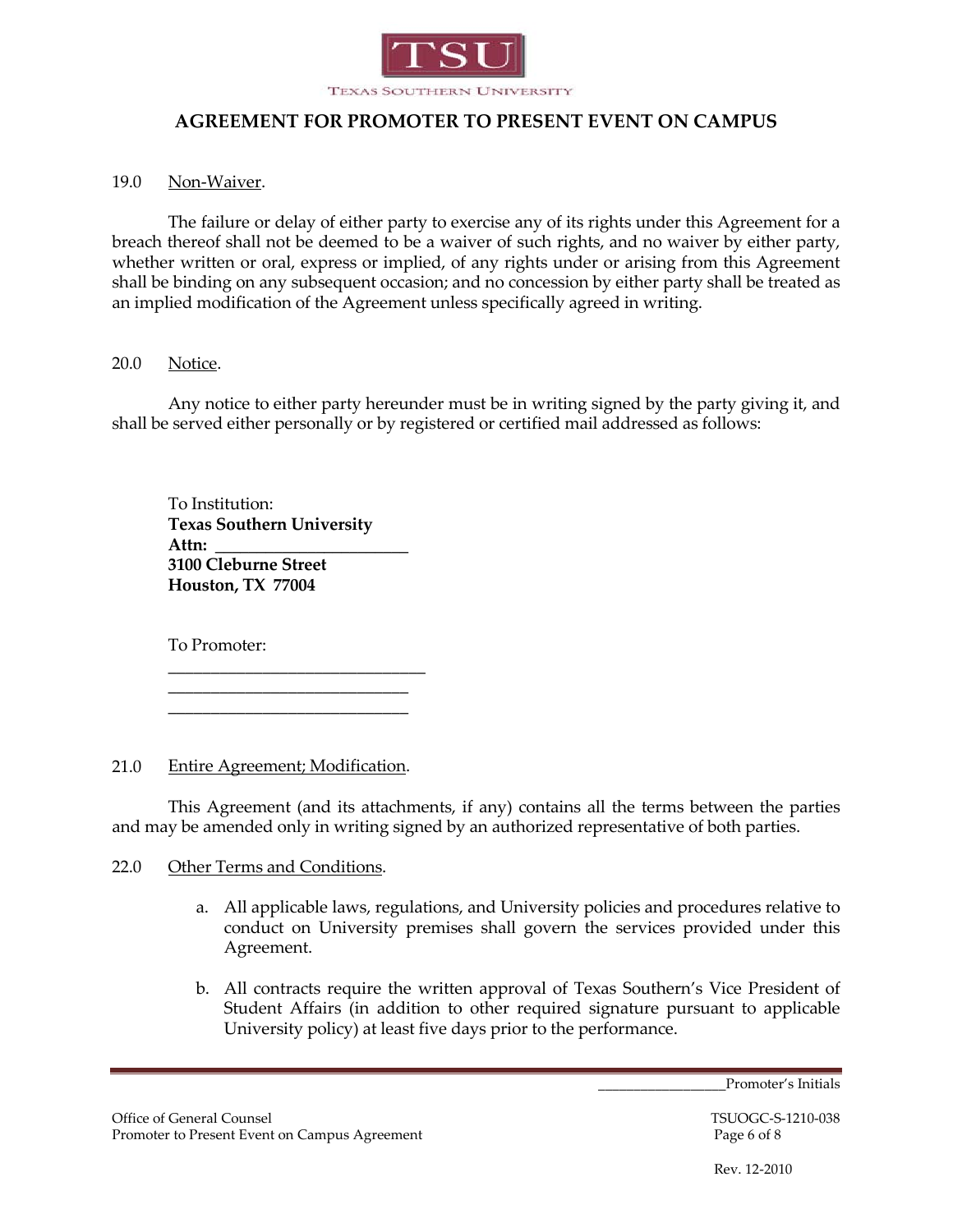

- c. For agreements between University and a corporation: Performer or Agent certifies that upon the effective date of this Agreement, it is either 1. Not delinquent in payment of State of Texas corporate franchise taxes, or 2. Not subject to the payment of such taxes. Promoter agrees that any false statement with respect to franchise tax status shall be material breach hereof, and University shall be entitled to terminate this agreement upon written notice thereof to Promoter.
- d. Under section 231.006 of the Family code, Promoter certifies that the individual or business entity named in this contract is not ineligible to receive the specified payments under this contract and that this Agreement may be terminated and payment may be withheld if this certification is inaccurate.
- e. Alternative Dispute Resolution: The dispute resolution process provided for in Chapter 2260 of the Texas Government Code shall be used, as further described herein, by Texas Southern University ("TSU") and Promoter to attempt to resolve any claim for breach of Contract made by Promoter, to the extent it is applicable to the agreement and not preempted by other law. Except as otherwise provided by law, nothing herein is a waiver by TSU or the State of Texas of the right to seek redress in a court of law.
- f. This agreement and any written modifications of it constitute the sole agreement of Parties; any oral agreements or understandings in conflict with this agreement shall be void.
- g. The obligations to be performed under this agreement are performable in Harris County, Texas.
- h. The representative of University, in signing this contract, signs it in a representative capacity and does not assume any personal liability for meeting the terms of the Agreement.
- i. Notwithstanding any other provision in this Agreement to the contrary, there shall be no agreement between Parties respecting the subject matter of this document until this document is accepted and signed by all Parties listed below. Agreement may be terminated and payment may be withheld if this certification is inaccurate.
- j. The parties recognize that this contract is based upon the skill and expertise of the parties and therefore agree that the contract and obligations thereunder may not be assigned or delegated without written consent of the other party, except as expressly allowed by this contract.
- k. Promoter understands that University is a governmental entity, and should the Legislature fail to provide funding for any period during the term of this contract, University shall be excused for all liability for payment. University is